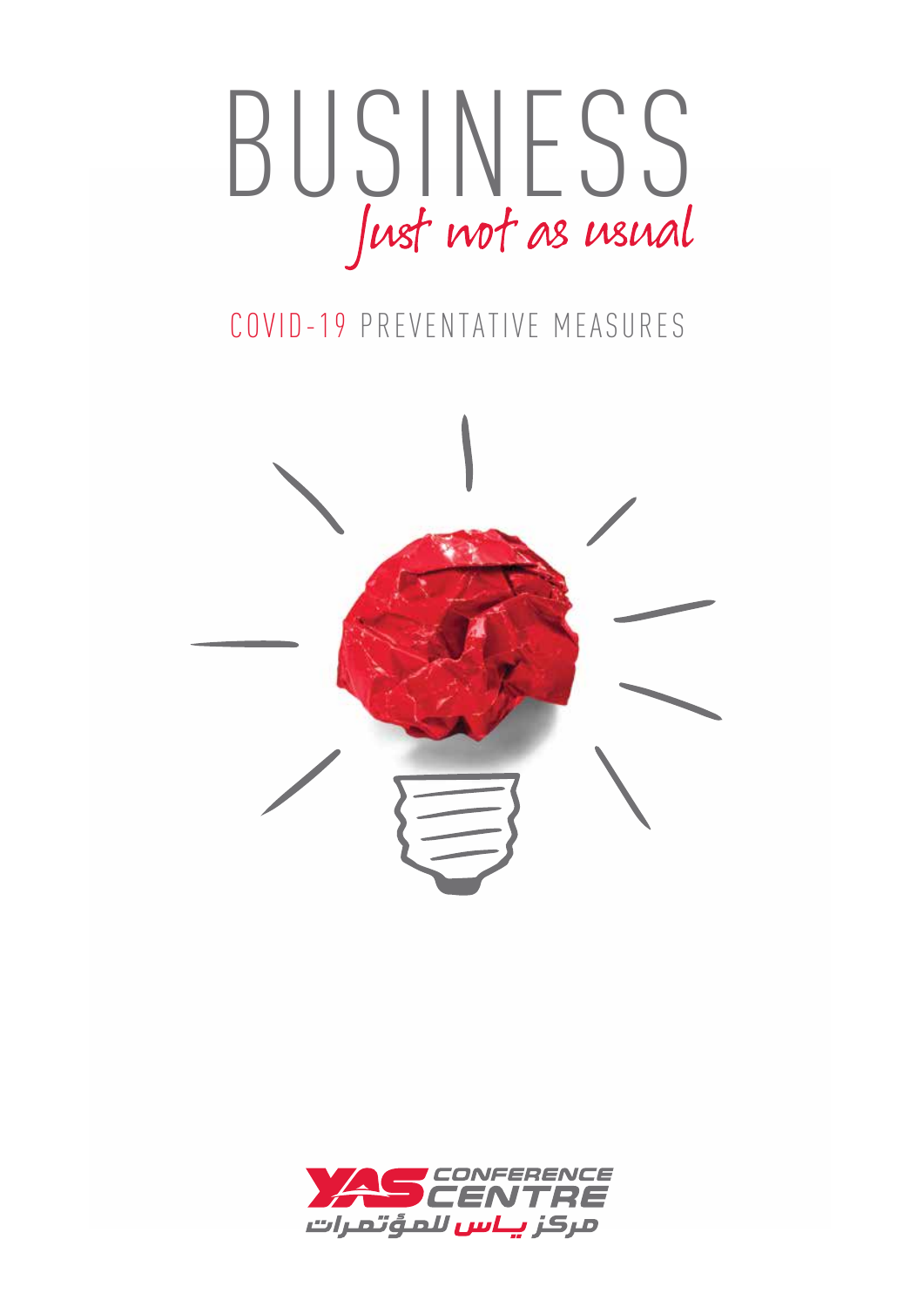## OUR VENUE SPACES

Yas Island's master planning means there is pronounced distance between residential areas, major attractions and Yas Marina Circuit, as well as easy and direct access to highways linking Abu Dhabi to Dubai.

The island also has a coordinated approach to align with Abu Dhabi's stringent health and safety measures, making it the leading destination for the UFC's 'Fight Island' in addition to the regular automotive and health and fitness activities taking place at the circuit.

Yas Marina Circuit is self-contained within 141 hectares, with its own security systems and defined access points along with a tested and certified list of suppliers and partners, to create a secure 'zone' within Yas Island giving unprecedented levels of control over access to venues that are adaptable to your event requirements.

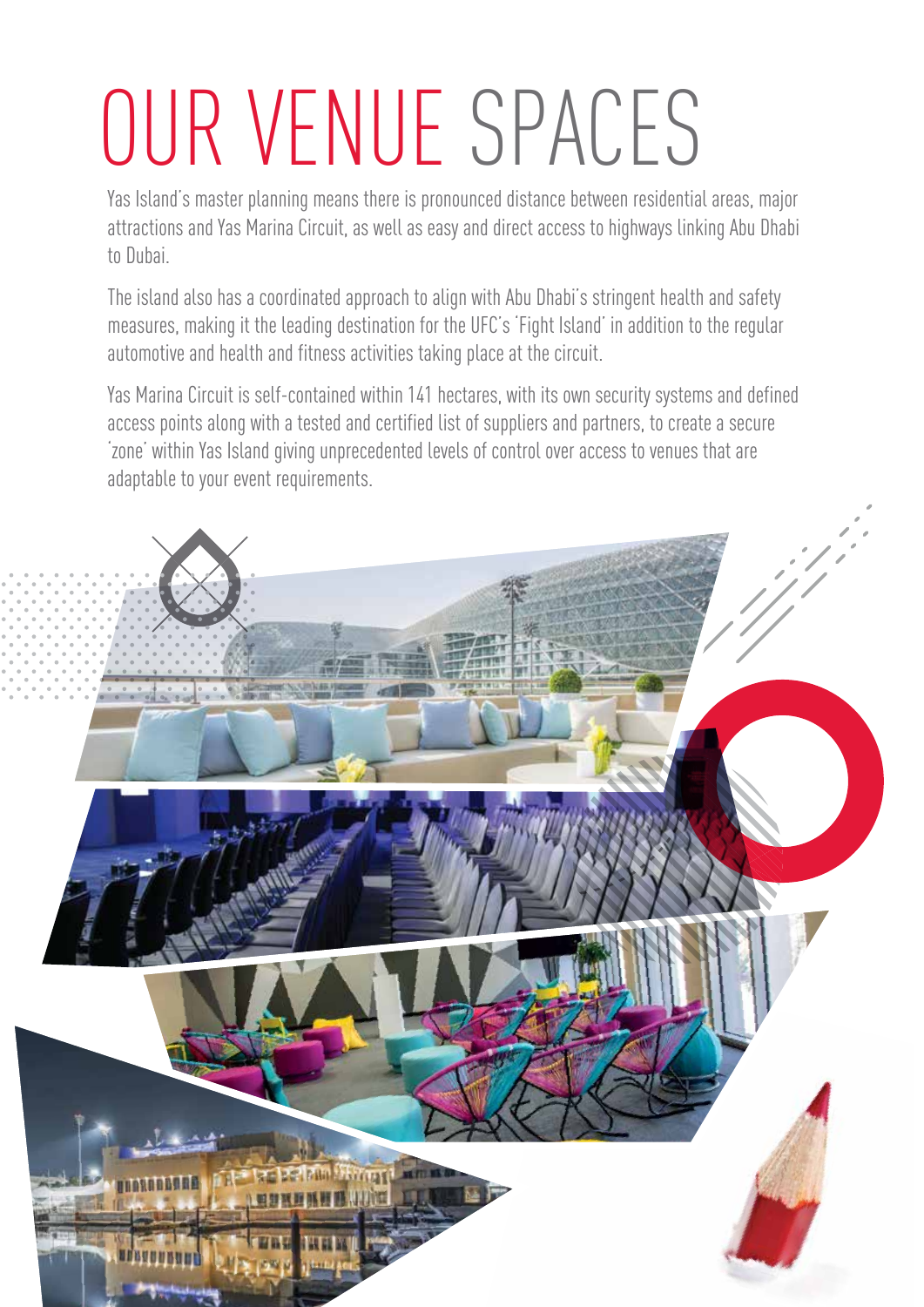## WHEN IT COMES TO VENUE SPACE, WE'VE GOT YOU COVERED.

- Standalone venue options with private access and no shared common areas, minimizing cross contamination risks
- Large venues that can operate at reduced capacity to allow for social distancing throughout your event
- Turnkey event management services, making it easier for you to host events without needing to manage multiple suppliers at the venue
- An extensive furniture catalogue, with everything you need for a stylish product launch to a creative meeting space for a brain storming session
- New menus designed with your safety in mind, with food and beverage options that are still bang on trend.
- Dedicated Event Delivery Specialists, trained in Covid-19 protocols to help plan your event and  $\blacktriangleright$ ensure safety for your guests